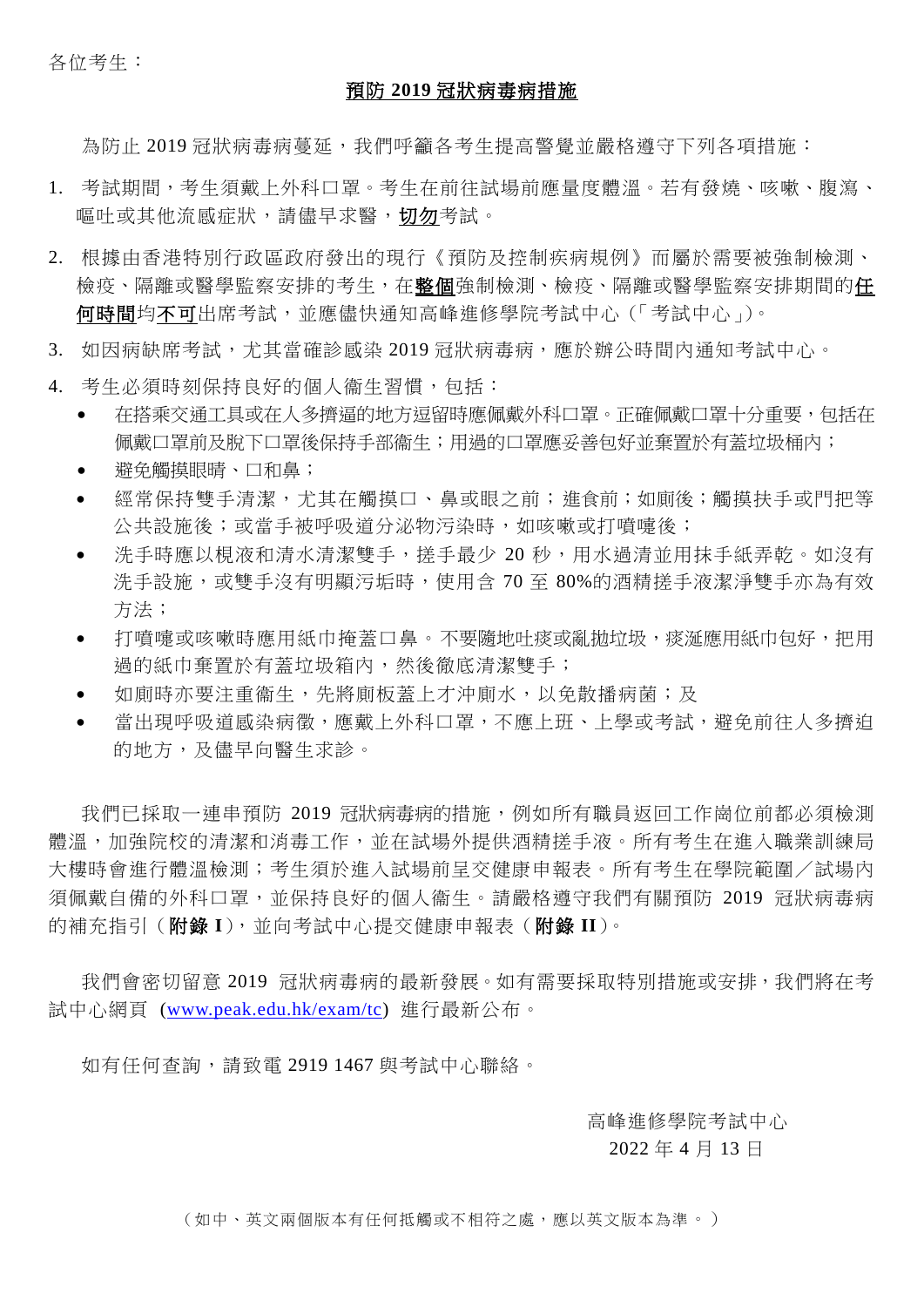# 高峰進修學院考試中心 有關預防 **2019** 冠狀病毒病的補充指引 (補充地產代理監管局資格考試的考生須知及守則)

凡參加地產代理監管局資格考試的考生,必須遵守下列指引:

- 1. 考生必須在試場入口呈交已填好的健康申報表格(附錄 **II**)予監考人員,以申明身體並無不 適及根據《預防及控制疾病條例》(第599章),你並不屬於需要強制檢測、被檢疫、隔離或 醫學監察安排的人士。考生如作任何虛假申報將被視為違反考試規則並會被取消考試資格。
- 2. 考生於前往應考前必須在家自行量度體溫,並在學院範圍/試場內須戴上自備的外科口罩, 並在進入試場前以酒精搓手液潔淨雙手。考生如無妥為戴上外科口罩,將不會獲准應考,已 繳考試費用概不發還。考生必須於整段考試期間戴上外科口罩,但在核對身份時須除下口罩 供監考人員檢查。
- 3. 考生(將被視為訪客)在進入職業訓練局大樓時須:
	- (a) 使用「安心出行」流動應用程式掃描場所的二維碼(獲豁免者除外);及
	- (b) 遵從職業訓練局大樓的「疫苗通行證」規定,出示疫苗接種紀錄\*、康復或感染證明\*\*或有效 冠狀病毒病陰性檢測結果\*\*\*。
	- \* 由 2022 年 4 月 30 日起須已接種第 2 劑 2019 冠狀病毒病疫苗("疫苗");由 2022 年 5 月 31 日 起,須已接種第 3 劑疫苗(或如未接種第 3 劑疫苗,則須已接種第 2 劑疫苗後未滿六個月)。
	- \*\* 曾感染 2019 冠狀病毒病並已康復、但確診前仍未接種第 1 或 2 劑疫苗的人士,須於康復後 6 個月內接種疫苗,方可進入職業訓練局大樓;確診前已接種第 2 或第 3 劑疫苗的人士,則無 需額外接種。
	- \*\*\* 只適用於因健康理由而不適合接種疫苗的人士,並須出示進入職業訓練局大樓當日快速抗原 測試或出示進入職業訓練局大樓前三天內透過鼻腔和咽喉合併拭子樣本進行2019冠狀病毒病 聚合酶連鎖反應核酸檢測的陰性檢測結果。

否則,考生將不會獲准進入職業訓練局大樓。在其他考試場地參加考試的考生,必須遵從個別考 試場地「疫苗通行證」的規定。若考生拒絕遵守職業訓練局大樓或個別考試場地的措施,將會被 視為違反考試規則並會被取消考試資格,已繳之考試費用概不發還或轉作其他用途。

- 4. 出現發燒、咳嗽、腹瀉、嘔吐或其他流感症狀的考生,應立即求診及不可到試場應考;未能 出席考試的考生應儘早於考試當天通知考試中心辦事處(電郵:[cpdc@vtc.edu.hk](mailto:cpdc@vtc.edu.hk)/電話:2919 1467)。
- 5. 若考生正在隔離中心接受隔離,應盡快通知考試中心。
- 6. 任何根據由香港特別行政區政府發出,就現行《預防及控制疾病規例》而屬於需要被強制 檢測、檢疫、隔離或醫學監察安排的考生,在整個強制檢測期間(即有關強制檢測公告發 出至最後一次強制檢測結果確定為陰性期間)、檢疫、隔離或醫學監察安排期間的任何時間 均不可參加考試。
- 7. 基於上述(4)或(5)或(6)而未能參加考試的考生,必須盡早向考試中心呈交醫生證明及/或有關 證明文件。
- 8. 監考人員或會在考試期間,於試場入口為考生量度體溫。若其體溫高於攝氏 37.5 度,則該考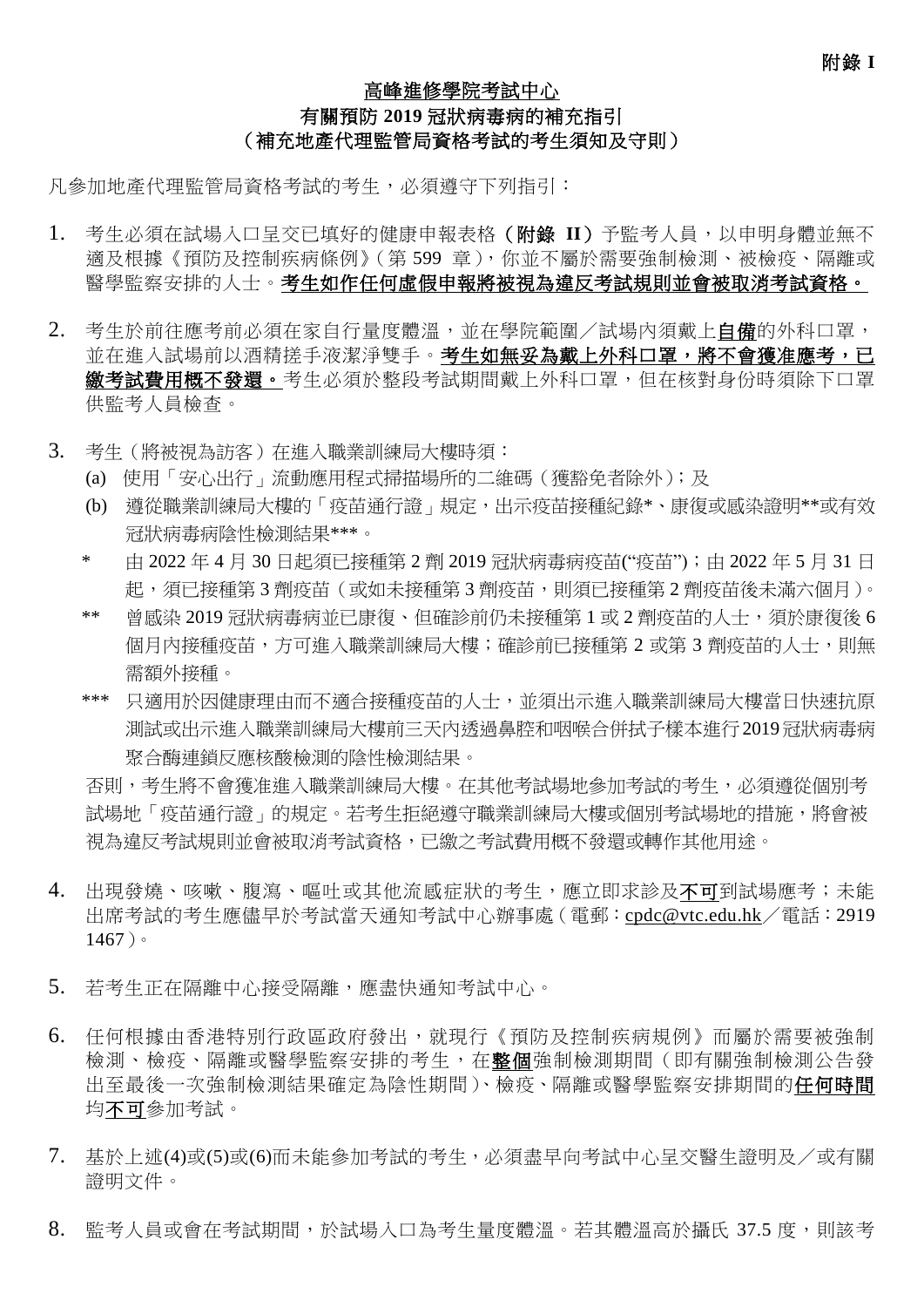生應立刻離開考試場地,並立即求診。

- 9. 試場或會實行額外預防病毒感染措施。考試中心強烈建議考生應在開考前提早到達試場及預 留充裕時間進行該等措施。考生不會因該等措施獲任何額外考試時間。
- 10. 若考生拒絕合作及遵守上述措施,將會被視為違反考試規則並會被取消該場考試資格,已繳 之考試費用概不發還或轉作其他用途。

考生須 在考試前 瀏 覽 考 試 中 心 網 頁 **[\(www.peak.edu.hk/exam/tc\)](http://www.peak.edu.hk/exam/tc)** 及 地 產 代 理 監 管 局 網 頁 **[\(www.eaa.org.hk\)](http://www.eaa.org.hk/)**,以查閱有關考試特別安排的最新資料。如想了解更多有關 **2019** 冠狀病毒病的 情況及預防的最新資料,可瀏覽衞生防護中心網頁(**[www.chp.gov.hk](http://www.chp.gov.hk/)**)。

(2022 年 5 月 19 日更新)